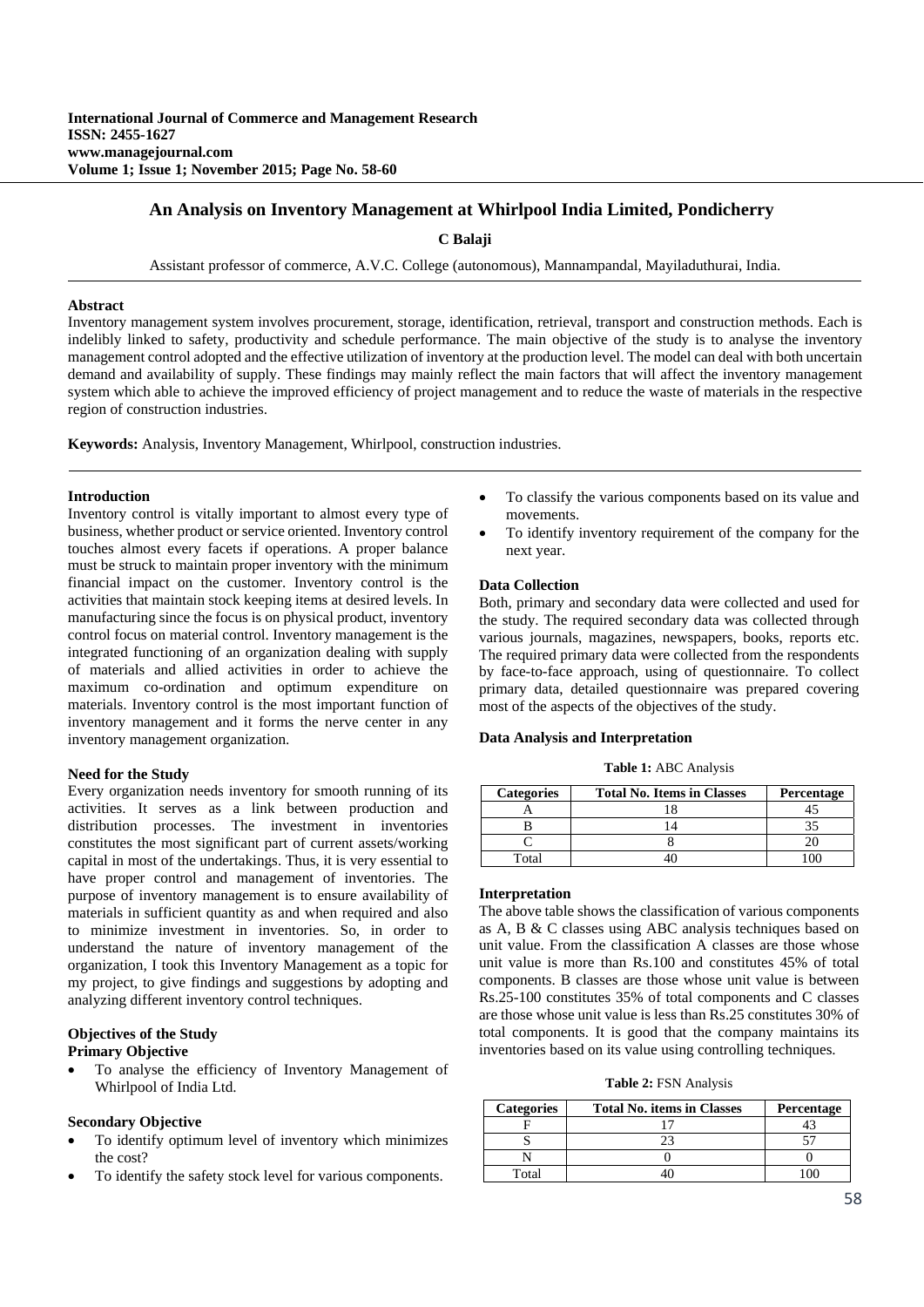## **Interpretation**

In the above table shows the classification of various components as FSN items using FSN analysis techniques based on movements. From the classification F items are those which moves fastly and constitutes 43% of total components. S items are those which moves slowly constitutes 57% of total components and N items are those which doesn't move (Nonmoving items). According to data given, there is no Nonmoving items. It is not good as the company maintains low percentage in moving items.

| Years | <b>Inventories</b> | Percentage |
|-------|--------------------|------------|
| 2003  | 9,17,88,514        | 9.65       |
| 2004  | 8,66,68,300        | 9.15       |
| 2005  | 20, 37, 85, 550    | 21.40      |
| 2006  | 17,58,61,213       | 18.50      |
| 2007  | 17,22,82,014       | 18.10      |
| 2008  | 22, 11, 31, 100    | 23.20      |
| Total | 95,15,16,691       | 100        |

**Table 3:** Inventories Percentage

#### **Interpretation**

In the above table shows the percentage of inventories increases from 9.65 to 18.10 in the year 2003-2007. the inventory for the year 2008 is expected to be 23.20 which is again in the increasing trend. This infers that the inventory requirement is increasing in the future period also. It shows satisfactory position of inventories as it implies increasing production & demand for the product.

**Table 4:** Inventories Turnover Ratio & Velocity

| Year | <b>Net Sales</b><br>(Rs.) | Avg. Inventory<br>(Rs.) | Ratio  | <b>Velocity</b><br>(in Days) |
|------|---------------------------|-------------------------|--------|------------------------------|
| 2003 | 12,30,05,134              | 8,42,09,371             | 1.46:1 | 250                          |
| 2004 | 16,06,43,669              | 8.92.28.407             | 1.80:1 | 203                          |
| 2005 | 11,73,30,581              | 14.52.26.925            | 0.80:1 | 456                          |
| 2006 | 55, 53, 74, 571           | 18,98,23,381            | 2.92:1 | 125                          |
| 2007 | 79, 11, 78, 220           | 17.40.71.613            | 4.5:1  | 81                           |

## **Interpretation**

In the above table shows inventory turnover ratio for the past years. The ratio is showing increasing trend from1.46 to 4.5 in the year 2003 to 2007, except in the year 2005 which shows only 0.80 times. Whereas in the velocity of inventories shows less in 2007 as compared to 2003 which is 81 days in 2007 and 250 days in 2003 except in the year 2005 which is 456 days. This shows that the inventories are easily converted into sales within the shortest period i.e. the company was able to sell Rs. 4.5 by investing rupee one in the stock in 2007.

#### **Findings**

- $\cdot \cdot$  It is found that, there is a variation in the EOQ & no. of unit purchased. It is understood that the company is not following EOQ for purchasing the materials. So, the inventory management is not satisfactory.
- \* From calculation of safety stock, we can able to determine how much the company can hold the inventory in reserve stock per annum.
- $\div$  From the classification a classes are those whose unit value is more than Rs.100 and constitutes 45% of total components. B classes are that whose unit value is between Rs.25-100 constitutes 35% of total components and C

classes are those whose unit value is less than Rs.25 constitutes 30% of total components. It is good that the company maintains its inventories based on its value using controlling techniques.

 $\div$  From the classification F items are those which moves fastly and constitutes 43% of total components. S items are those which moves slowly constitutes 57% of total components and N items are those which doesn't move (Non-moving items). According to data given, there is no Non-moving items. It is not good as the company maintains low percentage in fast moving items in compared to Slow moving inventories based on movements using controlling techniques.

### **Suggestions**

- According to EOO, as the company does not follow EOO for its purchasing, the company can be adjusted to order materials. This will reduce the cost & help to enhance the profit of the company.
- $\triangle$  The company is required to maintain safety stock for its components in order to avoid stock-out conditions & help in continuous production flow.
- Under ABC analysis, the management must have more control on A than B&C, because A class constitutes more(45%) of higher values. There should be tight control exercised on stock levels, to avoid deterioration. This is done through maintaining low safety stock, continuous check on schedules & ordered frequently in inventories, in order to avoid over investment of working capital.
- $\triangle$  The company must not go to the Non-moving items as far as possible, because there will be unnecessary blocking of working capital. This would hinder the other activities of the organization.

#### **Conclusion**

A better inventory management will surely be helpful in solving the problems the company is facing with respect to inventory and will pave way for reducing the huge investment or blocking of money in inventory. From the analysis we can conclude that the Company can follow the Economic Order Quantity (EOQ) for optimum purchase and it can maintain safety stock for its components in order to avoid stock-out conditions & help in continuous production flow. This would reduce the cost and enhance the profit. Also there should be tight control exercised on stock levels based on ABC analysis & maintain high percentage in fast moving items in inventories as per on FSN analysis for efficient running of the inventory. Since the inventory Turnover ratio shows the increasing trend, there will be more demand for the products in the future periods. If they could properly implement and follow the norms and techniques of inventory management, they can enhance the profit with minimum cost.

#### **References**

- 1. Datta AK. "Materials Management: Procedures, text and cases, Rev. Ed.", New Delhi: Prentice-Hall, 1992.
- 2. Feng Q, Gallego G. "Periodic-Review Inventory Model with three consecutive delivery modes and forecast updates": Journal of Optimization Theory and Applications in –Journal of Optimization Theory Application. 2005; 124(1):137-155, 32.